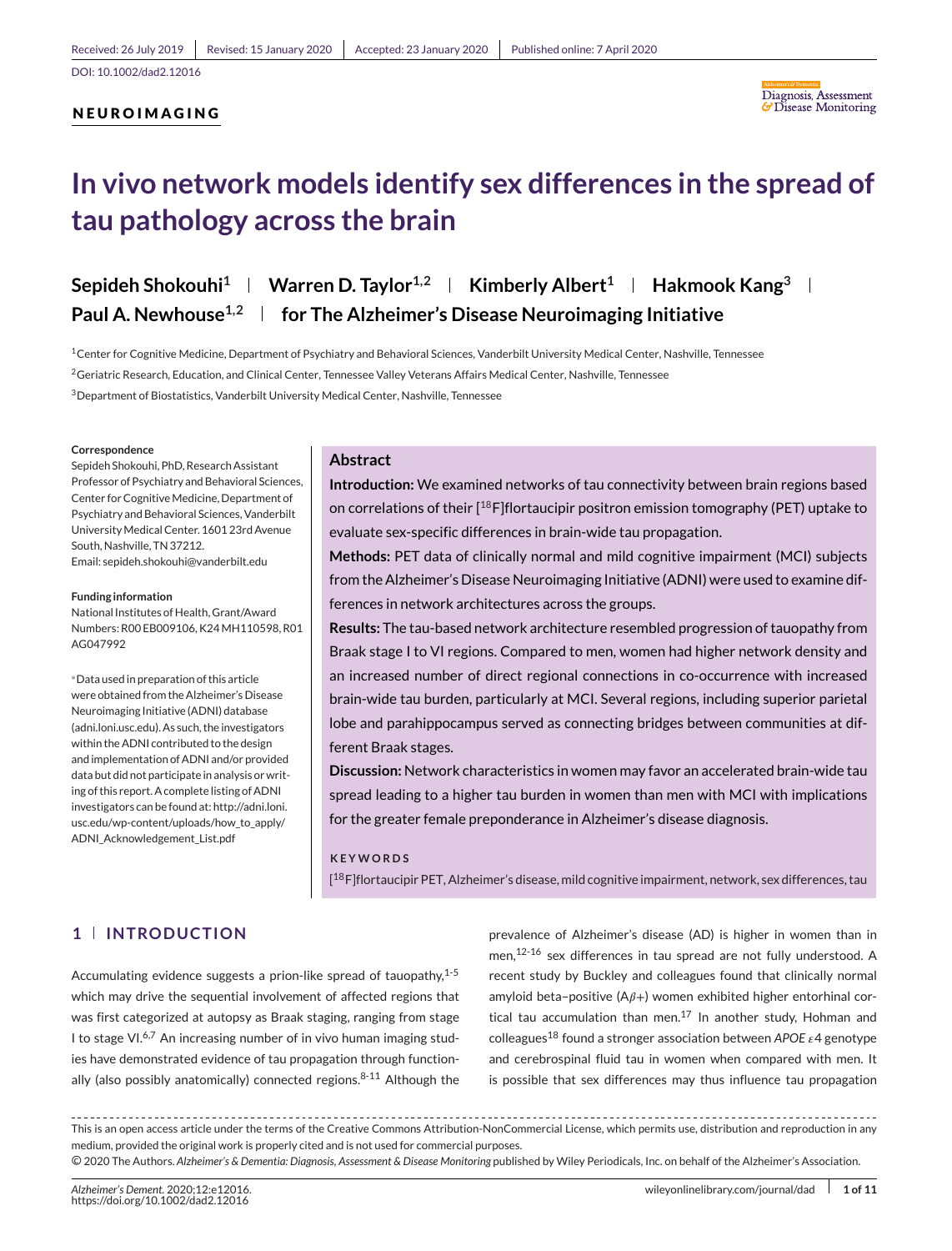pathways. If there are sex-specific differences in tau propagation, this would lead to differential regional tau accumulations.

The brain can be modeled as a network of functionally,  $19$ structurally,<sup>20</sup> and metabolically<sup>21</sup> connected regions. We applied a graph theoretical approach to regional  $[18F]$ flortaucipir positron emission tomography (PET) signals to examine tau propagation pathways by generating networks of brain regions with correlated tau signals.<sup>8</sup> Several network metrics were used to characterize the architecture or topology of the tau-based networks and determine how they mirror the Braak staging. Subsequently, we used these metrics to test for differences in network topology between men and women across diagnostic groups. We hypothesized that these differences may explain sex differences in tau burden and contribute to sex differences in the prevalence of AD.

# **2 METHODS**

# **2.1 Study population**

Data were obtained from the Alzheimer's Disease Neuroimaging Initiative (ADNI) database (adni.loni.usc.edu). This study was approved by the Institutional Review Board of Vanderbilt University Medical Center (IRB#181429). ADNI was launched in 2003 as a public-private partnership, led by Principal Investigator Michael W. Weiner, MD. Demographic, clinical, and imaging data for this study were collected from 462 ADNI subjects<sup>22</sup> including clinically normal with and without subjective cognitive decline (CN  $\pm$  SCD; 123 male and 178 female) and mild cognitive impairment patients, including early and late mild cognitive impairment (MCI; 101 male and 59 female). We chose all subjects who had tau scans at the time of download. Other data included age, cognitive performance,  $APOE \varepsilon_4$  status, and  $A\beta$ -positivity status. Subjects' data and the associated *p*-values for between-group differences are summarized in Table 1. In both CN and MCI groups, women were significantly younger than men. The CN-to-MCI decline in Mini-Mental Status Examination (MMSE) scores was significant for both men and women. MCI women had a significantly higher number of  $APOE \varepsilon 4$  carriers than CN women. In addition, MCI women had a higher number of  $A\beta$ -positive scans than CN women. However, this difference was only marginally significant ( $p = .06$ ).

# **2.2 Data acquisition and pre-processing**

All ADNI [<sup>18</sup>F]flortaucipir scans were acquired at participating sites following the standardized ADNI protocol (adni.loni.usc.edu) for PET imaging. Briefly, an injection of 370 MBq  $\pm$  10% of radiotracer was followed by a 30-minute ( $6 \times 5$  minute frames) PET acquisition starting at 75-to-105 minutes after the injection of  $[18F]$ flortaucipir. The temporal frames were uploaded from each ADNI site to the USC's Laboratory of Neuroimaging ADNI database (LONI) where they were coregistered, averaged, and smoothed to obtain an isotropic resolution of 8 mm full width at half maximum (FWHM). Each subject's native-space MRI scan

#### **RESEARCH IN CONTEXT**

- 1. Systematic review: We reviewed the literature using traditional resources including PubMed, Google Scholar, and conference presentations. Sex-specific differences in brain-wide tau propagation are not fully understood. We examined networks of tau connectivity between brain regions based on correlations of their tau–positron emission tomography (PET) signal to evaluate sex-specific differences in brain-wide tau propagation.
- 2. Interpretation: Network characteristics in women may favor an accelerated brain-wide tau spread leading to higher tau burden in women than men, with implications for the greater female preponderance in Alzheimer's disease (AD) diagnosis.
- 3. Future directions: Future studies should explore other biological and genetic factors that may influence the sexbased differences in tau propagation.

was segmented and parcellated to 62 cortical and subcortical regions by LONI, which uses FreeSurfer (version 5.3.0) for the MPRAGE image segmentation and parcellation and calculates the mean flortaucipir uptake values from the coregistered PET scans. Table 2 provides a list of these regions and their corresponding assignment to the Braak stages I to VI. The PET uptake values were also corrected by the LONI team for partial volume effect using the Geometric Transfer Matrix (GTM) approach.<sup>23</sup> The partial volume corrected standardized uptake value ratios (SUVRs) from these regions, and several FreeSurfer-based reference regions were downloaded from the ADNI archive. Although the downloaded uptake values are intensity normalized (ie, SUVR), ADNI recommends users to conduct an additional intensity normalization with one of their FreeSurfer-defined reference regions. We selected the inferior cerebellar gray matter uptake reference region to reduce the influence of dorsal cerebellar off-target binding of flortaucipir. The template for the inferior cerebellar grey matter and flortaucipir implementation has been described by Diedrichsen $^{24}$  and implemented for flortaucipir reference region by Baker et al.<sup>25</sup>

# **2.3 Network generation and analysis**

Using MATLAB 2018 (MathWorks, Inc., Natick, MA), networks of tauconnected brain regions (represented as nodes in a network model) were constructed by calculating the Pearson's correlation matrix of regional PET SUVRs across subjects similar to previous approaches.<sup>8</sup> Each matrix element represents the correlation between two regions' SUVR values (represented as edges in a network model) across subjects with a value between 0 and 1.

Nodes and edges associated with each group were imported into Gephi (version  $0.9.2$ )<sup>26</sup> to generate each group's tau-connectivity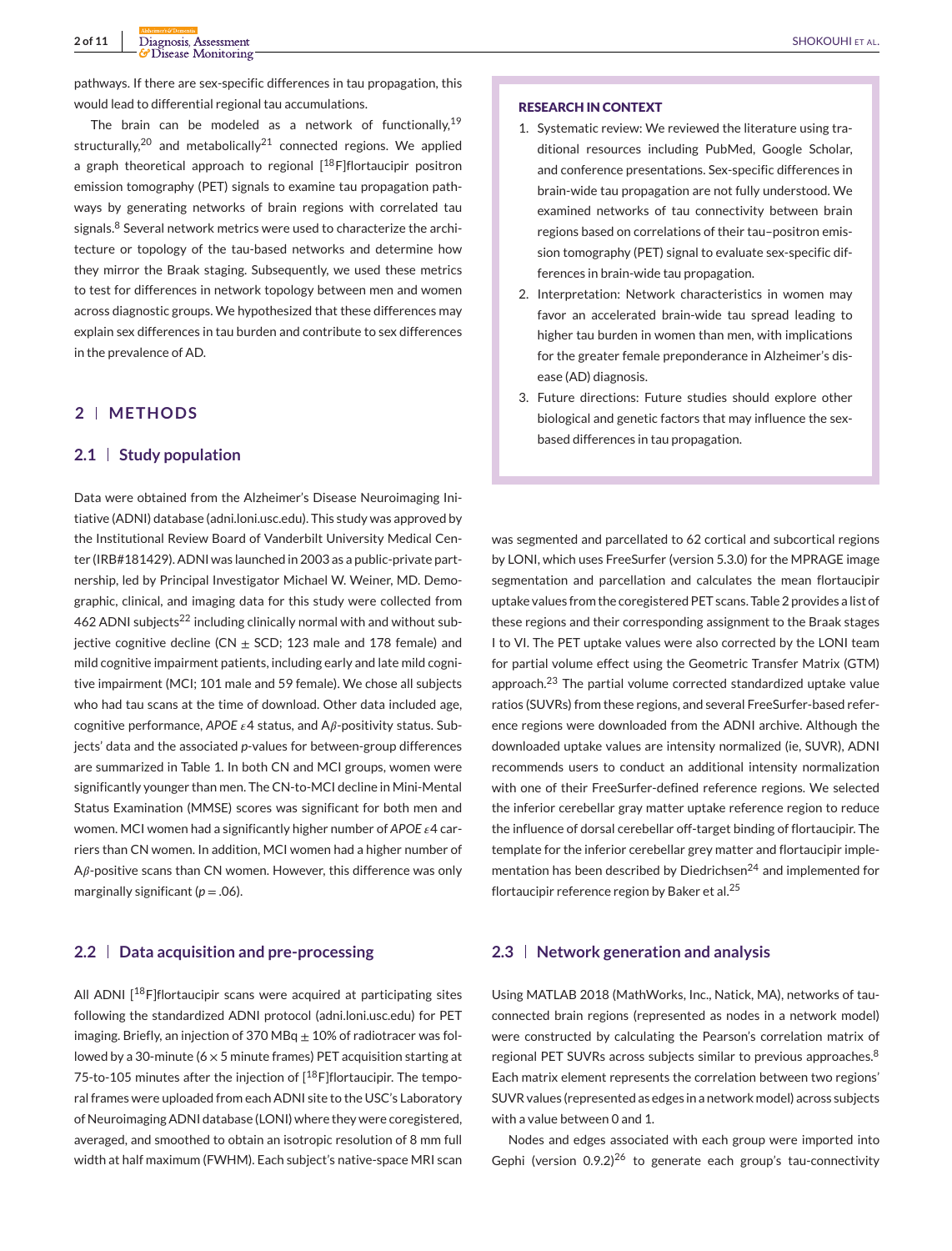**TABLE 1** Subject characteristics by sex and clinical diagnosis group and pairwise comparison between groups

| <b>Variables</b>                      | <b>CN-women</b>               | CN-men                             | <b>MCI-women</b>            | MCI-men                              |  |
|---------------------------------------|-------------------------------|------------------------------------|-----------------------------|--------------------------------------|--|
|                                       | $N = 179$                     | $N = 123$                          | $N = 59$                    | $N = 101$                            |  |
| Age (years) (mean $\pm$ SD)           | $74 + 7$                      | $77 \pm 8$                         | $73 \pm 8$                  | $76 + 7$                             |  |
| APOE $\epsilon$ 4 carriers (%)        | 56 (32%)                      | 34 (28%)                           | 31 (53%)                    | 37 (37%)                             |  |
| MMSE (mean $\pm$ SD)                  | $29.1 \pm 1.3$                | $28.8 \pm 1.5$                     | $26.6 \pm 3.8$              | $27.1 \pm 3.8$                       |  |
| A $\beta$ positivity (%)              | 67 (38%)                      | 47 (38%)                           | 31 (53%)                    | 47 (47%)                             |  |
| Pairwise comparison of between groups |                               |                                    |                             |                                      |  |
|                                       |                               |                                    |                             |                                      |  |
|                                       | CN-men vs.<br><b>CN-women</b> | MCI-men<br>versus<br>MCI-<br>women | CN-men<br>versus<br>MCI-men | <b>CN-women</b><br>vs. MCI-<br>women |  |
| Age                                   | $0.001*$                      | $0.02*$                            | 0.85                        | 0.78                                 |  |
| APOE $\epsilon$ 4 carriers            | 0.54                          | 0.08                               | 0.22                        | $0.01*$                              |  |
| <b>MMSE</b>                           | 0.053                         | 0.15                               | $< 0.001$ <sup>*</sup>      | $< 0.001*$                           |  |

*p*-value significance codes: 0 '\*' .05.

APOE ε4, apolipoprotein E ε4 allele; Aβ, amyloid beta; CN, clinically normal; MCI, mild cognitive impairment; MMSE, Mini-Mental State Examination.

**TABLE 2** Brain regions used for the construction of tau-based networks (columns 1, 3) and their associated Braak staging (columns 2, 4)

| Region (left, right)             | <b>Braak stage</b> | Region (left, right)                    | <b>Braak stage</b> |
|----------------------------------|--------------------|-----------------------------------------|--------------------|
| Entorhinal (L,R)                 |                    | Medial orbitofrontal (L,R)              | $\vee$             |
| Hippocampus (L,R)                | $\mathbf{H}$       | Superior temporal (L,R)                 | $\vee$             |
| Parahippocampus (L,R)            | $\mathbf{III}$     | Superior parietal (L,R)                 | $\vee$             |
| Fusiform gyrus (L,R)             | III                | Precuneus (L,R)                         | $\vee$             |
| Lingual gyrus (L,R)              | $\mathbf{III}$     | Banks of superior temporal sulcus (L,R) | $\vee$             |
| Amygdala (L,R)                   | III                | Nucleus accumbens (L,R)                 | $\vee$             |
| Middle temporal (L,R)            | IV                 | Pars opercularis (L,R)                  | $\vee$             |
| Caudal anterior cingulate (L,R)  | IV                 | Lateral occipital (L,R)                 | $\vee$             |
| Rostral anterior cingulate (L,R) | IV                 | Parietal supramarginal (L,R)            | $\vee$             |
| Posterior cingulate (L,R)        | IV                 | Inferior parietal (L,R)                 | $\vee$             |
| Isthmus cingulate (L,R)          | IV                 | Pericalcarine cortex (L,R)              | VI                 |
| Insular cortex (L,R)             | IV                 | Precentral gyrus (L,R)                  | VI                 |
| Inferior temporal (L,R)          | IV                 | Postcentral gyrus (L,R)                 | VI                 |
| Temporal pole (L,R)              | IV                 | Paracentral lobule (L,R)                | VI                 |
| Superior frontal (L,R)           | V                  | Cuneus (L,R)                            | VI                 |
| Rostral middle frontal           | V                  |                                         |                    |

Regions from left and right hemispheres were included as separate network nodes.

network. Initially we had chosen a fixed cutoff threshold applied to the correlation matrices from all four groups to reduce the number of edges by eliminating those with low correlations. This caused the networks to have differing densities, which would make graph theory properties difficult to compare between networks. To address this issue, we determined for each individual network the highest cutoff for the SUVR correlation values where the network was fully connected (matched thresholds). All the graph metrics were reported at matched thresholds.

Multiple measures were derived from these networks. One common approach is to decompose the networks into subunits known as modules or communities, which are sets of regions more densely connected with each other than with the rest of regions in the network. We used the Louvain algorithm<sup>27</sup> to detect network communities. We ran the Louvain algorithm with Gephi's default resolution value, which is set to 1. The same resolution was applied to all four networks. We found that this default resolution worked best in terms of unraveling the Braak staging in the community parcellation of tau networks by partitioning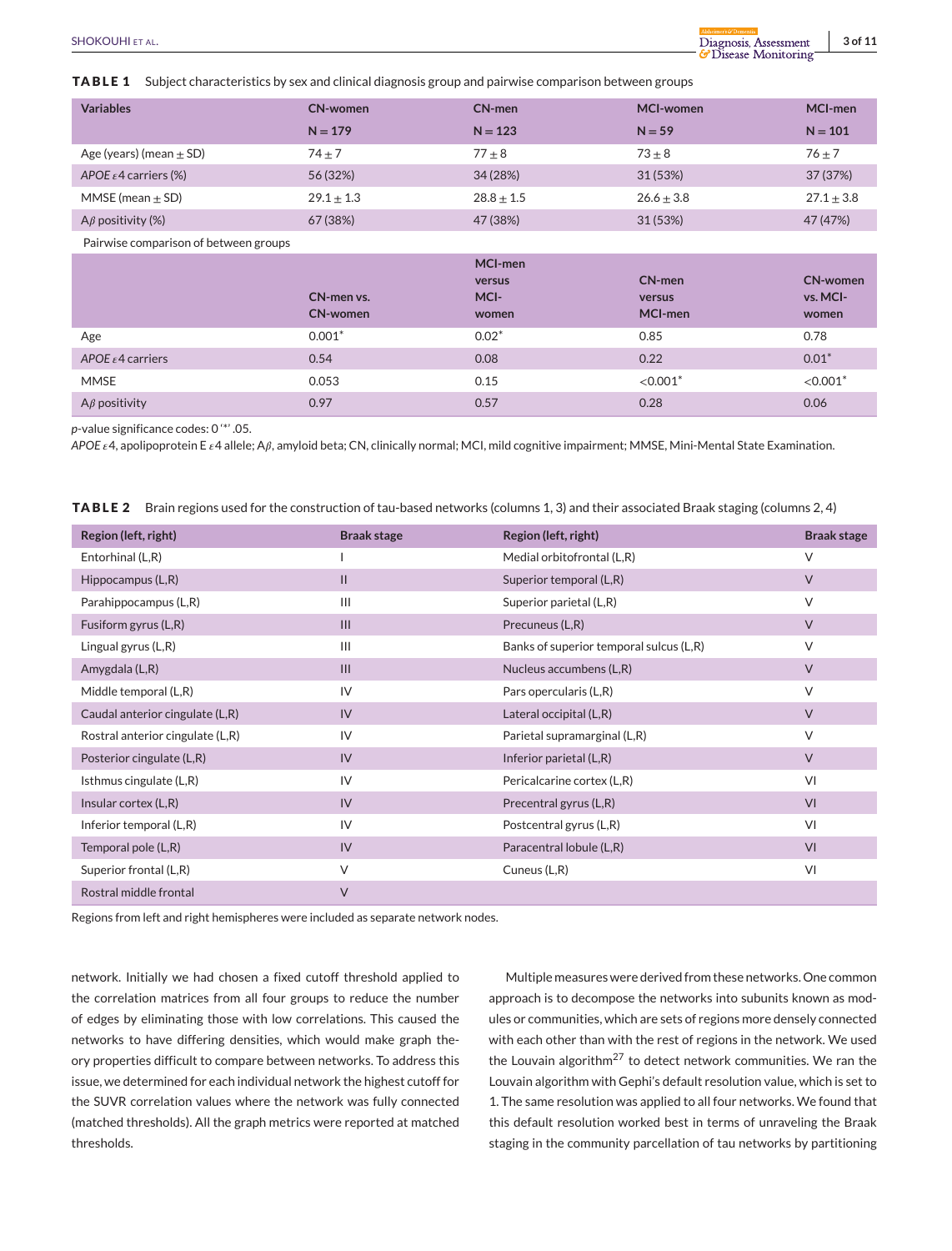brain regions into pathologically meaningful communities. Selecting a higher resolution (finer partitioning), would divide the networks into a large number of small communities typically consisting of individual regions and their contralateral counterparts.

Connections between different communities occur through nodes with high betweenness centrality (BC). High BC nodes can be thought of as regions that influence connections between different communities (bridging nodes). In the context of tau networks, high BC nodes may present regions that could facilitate the spread of tau across different communities. Other network measures included the weighted degree (WD), a measure of the number and strength of direct connections of each node (from 0.7 to 1), and the closeness centrality (CC), a measure of a node's centrality in the network, where a higher nodal CC indicates that a node is closer to all other nodes (less intermediate nodes). These centrality measures fall within two major categories, radial and medial measures.<sup>28</sup> Radial measures (eg,WD) assess connections that emanate from or terminate at a given node, whereas medial measures (eg,, BC) assess the number of walks (or pathways) that pass through a given node. The Yifan Hu<sup>29</sup> multilevel graph algorithm was implemented to visualize the networks in a way that the PET-based correlations between the nodes were encapsulated.

# **2.4 Statistical analysis**

We used the R Statistical Software version 3.5.3 (R Foundation for Statistical Computing, Vienna, Austria) for all analyses. We tested for between-group difference in MMSE, age, APOE  $\varepsilon$ 4 status, and A $\beta$  status. The associated *p*-values for between-group differences were calculated using the Wilcoxon rank-sum test for MMSE and age and the  $\chi$ 2 test for APOE and A $\beta$  variables (Table 1). Pairwise group differences in CC and WD between different groups were also assessed with the Wilcoxon rank-sum test. The nodal BC values of each group were binned and displayed as histograms and their 95th percentile values were calculated as a measure of their tail-heaviness (more regions with high BC) of the distribution. In addition to the graph metrics, non-parametric Wilcoxon rank-sum tests were used for simple pairwise group comparisons (CN-male, CN-female, MCI-male, MCI-female) of [**18**F]Flortaucipir SUVR values within Braak I, Braak II, Braak III-IV, and Braak V-VI regions without adjusting for any other variable. Then a series of linear regressions were conducted to examine the associations of tau SUVR values with sex while including age, diagnostic group, APOE  $\epsilon$ 4 status, and A $\beta$  status as covariates. The A $\beta$  positivity of each PET scan is determined by the LONI, which utilizes a summary region of interest (ROI) consisting of four cortical regions and calculates the normalized weighted means of these regions by using the whole cerebellum as reference region. LONI uses a threshold of 1.1 on all florbetapir PET scans to determine the  $A\beta$  positivity and 1.08 for  $A\beta$ -PET scans that were conducted with florbetaben. Two additional models (model 2 and model 3) were used to assess the interactions between sex and age as well as between sex and diagnostic group for predicting the SUVR values. We performed the Bonferroni correction

(*p* = .05/4) to adjust for multiple comparisons across different Braakstage regions.

# **3 RESULTS**

#### **3.1 Network structure and community detection**

Each tau network consists of 62 nodes (brain regions) connected by edges. Figure 1 shows the tau-based networks in CN-male, CN-female, MCI-male, and MCI-female groups. The color of the node represents the designated community (module) defined as a group of regions with their tau SUVR values being more strongly correlated with each other than with the rest of the network. The locations of the nodes in the network are not random but determined by the strength of their PET SUVR correlations. The visualization algorithm (Yifan Hu algorithm) that calculates the nodes' positions within the network does not have any information about their anatomical locations or any other type of structural/functional connectivity associated with these ROIs. The positions of the individual nodes in the network are purely based on PET signal correlations and do not have to map to their ROI locations in brain or be consistent across the groups. ROIs that have higher PET SUVR correlations with each other than with the rest of the ROIs congregate with each other within the realm of the network as communities. These communities are depicted with different colors in Figure 1. Regions associated with early Braak stages congregate together in the lower left corner of the network (community depicted with color black). Moving from the lower left to the upper right corner of the network, the early stage Braak regions start to merge with the mid-stage Braak regions and then the mid-stage Braak regions start to merge with the late-stage Braak regions. In summary, the spatial arrangement of these communities (calculated from cross-sectional PET images) closely resembled the temporal progression of tau across the Braak stages.

For the CN-male network, the Louvain algorithm detected three main communities. The majority of nodes within the first community were Braak stage I-IV regions (73%), whereas most nodes within the second community were Braak stage V regions (65%) and all of the nodes within the third community were associated with late-stage tauopathy (40% Braak V and 60% Braak VI).

The networks in MCI-male and CN-female groups consisted of four major communities. In these two subject groups, the (primarily) midstage Braak regions were separated by the hemispheric locations of the nodes into two distinct communities (depicted by two different colors for left and right hemispheres).

The MCI-female network had only two main communities (meaning lower modularity). These communities included the early to mid-stage Braak regions (community one) and mid- to late-stage Braak regions (community two). Table 3 lists the Braak stages identified in the decomposed communities (regions more densely connected with each other than with the rest of the network) in CN-male, CN-female, MCI-male, and MCI-female groups.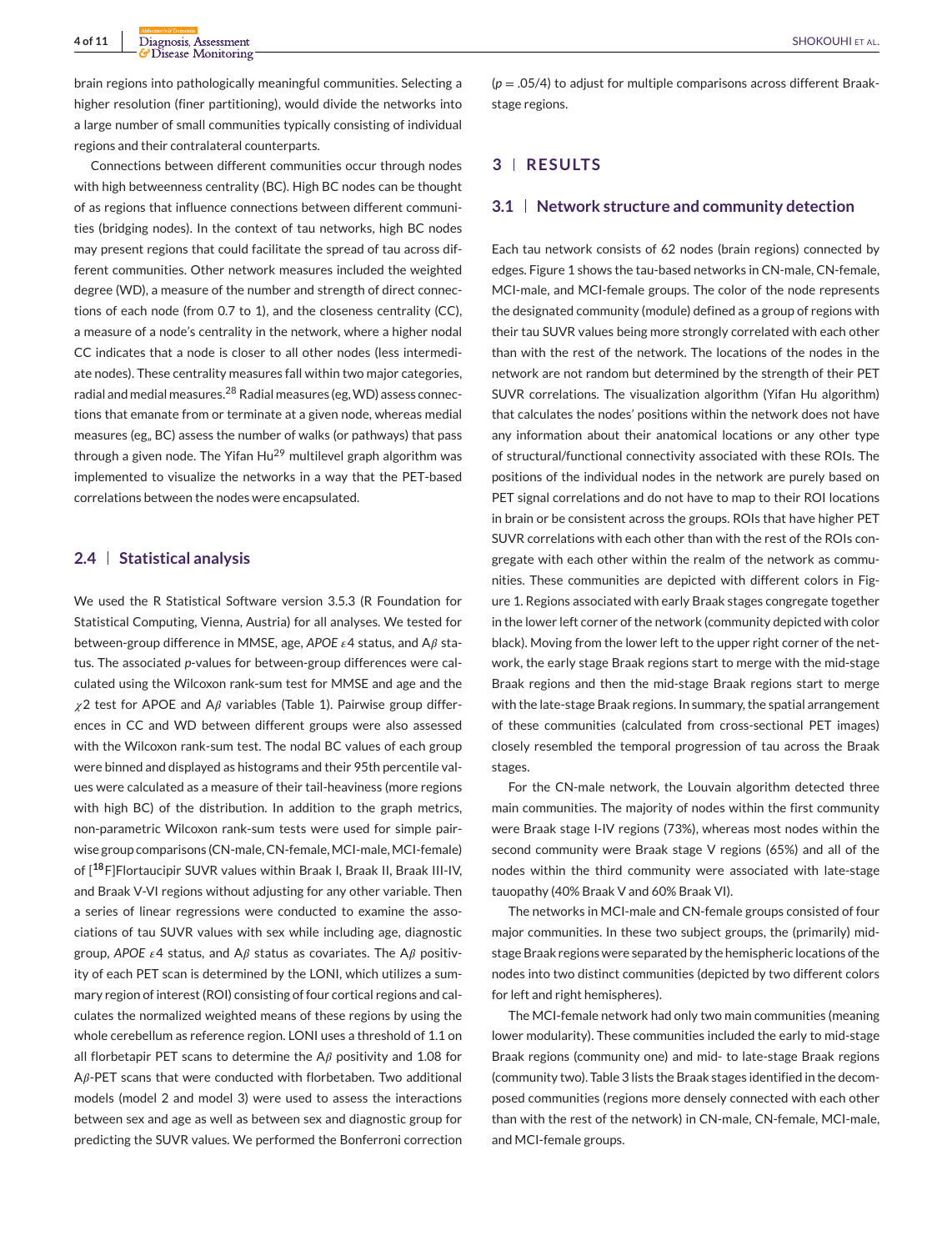

**FIGURE 1** (Tau-based networks in four subject groups): Each node represents a brain region. The position of each node within the network is determined based on the strength of its PET SUVR correlations with other nodes. Regions that have higher PET correlations with each other than with the rest of the brain congregate to each other as communities depicted with different colors. CN, cognitively normal; hemi., hemisphere; MCI, mild cognitive impairment

Overall, the MCI women's network exhibited the lowest modularity (lowest Newman's Q) across a range of correlation thresholds and resolution parameter in Louvain's algorithm. The details of the modularity analysis are summarized in the supplement.

Across a range of explored thresholds (0.5 to 0.9), the CN-male group exhibited the lowest and the MCI-female group had the highest network densities (Figure 2A). The graph density indicates how close the calculated number of edges is to the maximum number of possible edges defined as n\*(n-1)/2, with n being the number of nodes/regions. The minimum density at which the networks were fully connected were identified as 0.2 in CN-male, 0.22 (CN-female), 0.27 (MCI-male), and 0.33 in MCI-female. The highest cutoff values for correlation matrices

associated with these minimum densities were 0.68 (CN-male), 0.65 (CN-female), 0.70 (MCI-male), and 0.77 (MCI-female). All the subsequent graph metrics were calculated at minimum densities at which the associated networks were fully connected (matched thresholds) to enable comparison across networks with different densities.

## **3.2 Network metrics**

# **3.2.1 Betweenness centrality (BC) in CN groups**

Connections between different communities are influenced by nodes with high BC. At matched thresholds, the top 95th percentile value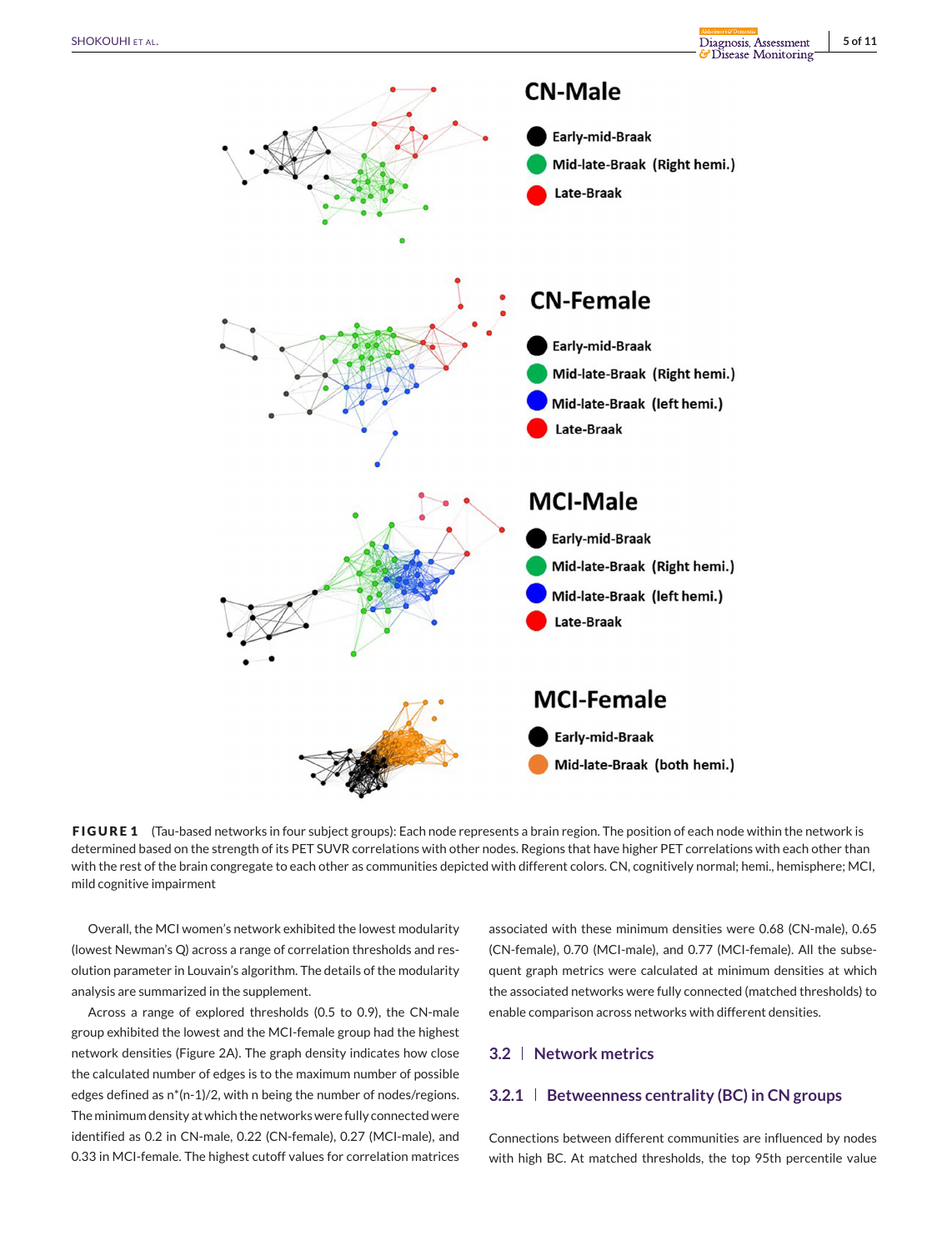|             | <b>TABLE 3</b> Braak – stages identified in the decomposed |
|-------------|------------------------------------------------------------|
| communities |                                                            |

| Group             | <b>Decomposed community</b> | <b>SUVR</b><br>(mean $\pm$ SD) | <b>Braak</b><br>stage (%) |
|-------------------|-----------------------------|--------------------------------|---------------------------|
| CN-Male           | <b>Black</b>                | $1.47 \pm 0.31$                | $I-IV(73)$                |
|                   |                             |                                | V(27)                     |
|                   | Green                       | $1.47 \pm 0.22$                | IV (35)                   |
|                   |                             |                                | V(65)                     |
|                   | Red                         | $1.48 \pm 0.21$                | V(40)                     |
|                   |                             |                                | VI(60)                    |
| <b>CN-Female</b>  | <b>Black</b>                | $1.42 \pm 0.46$                | $I-IV(100)$               |
|                   | Blue (left hemisphere)      | $1.48 \pm 0.28$                | III(19)                   |
|                   |                             |                                | IV (45)                   |
|                   |                             |                                | V(36)                     |
|                   | Green (right hemisphere)    | $1.51 \pm 0.29$                | III(13)                   |
|                   |                             |                                | IV (27)                   |
|                   |                             |                                | V(60)                     |
|                   | Red                         | $1.53 \pm 0.27$                | V(50)                     |
|                   |                             |                                | VI(50)                    |
| MCI-Male          | <b>Black</b>                | $1.61 \pm 0.64$                | $I-IV(82)$                |
|                   |                             |                                | V(18)                     |
|                   | Blue (left hemisphere)      | $1.60 \pm 0.53$                | II(16)                    |
|                   |                             |                                | IV (42)                   |
|                   |                             |                                | V(42)                     |
|                   | Green (right hemisphere)    | $1.57 \pm 0.50$                | II(16)                    |
|                   |                             |                                | IV (42)                   |
|                   |                             |                                | V (42)                    |
|                   | Red                         | $1.46 \pm 0.24$                | IV-V (28)                 |
|                   |                             |                                | VI(72)                    |
| <b>MCI-Female</b> | <b>Black</b>                | $1.78 \pm 0.75$                | $I-IV(78)$                |
|                   |                             |                                | V(22)                     |
|                   | Orange                      | $1.74 \pm 0.77$                | $III-IV(18)$              |
|                   |                             |                                | $V-VI(82)$                |

CN, Clinically normal; MCI, mild cognitive impairment; SUVR, standardized uptake value ratio.

of the BC distribution (across 62 nodes) was 0.06 in the CN-male network and 0.07 in the CN-female network. In the CN-male network, the left parahippocampus was among the regions with the highest BC  $(BC = 0.12)$  and served as a bridging node between entorhinal cortex and other regions, most notably those within temporal and parietal lobes. The left supramarginal gyrus was the second high-BC node  $(BC = 0.11)$ , which served as a bridging node between the early stage tau, mid-stage tau, and late-stage communities. In the CN-female network, the right parahippocampus ( $BC = 0.06$ ) connected the entorhinal cortex with temporoparietal regions. The right fusiform gyrus (BC  $= 0.11$ ) and right lingual gyrus (BC  $= 0.08$ ) were identified as other nodes with the highest BCs. Only a marginally significant pairwise BC difference were detected between men and women in the CN group  $(p=.1)$ .

# **3.2.2 Betweenness centrality (BC) in MCI groups**

At matched thresholds, the 95th percentile value of the BC distribution (across 62 nodes) was 0.09 in MCI-male network and 0.05 in the MCI-female network. In the MCI-male network, the left amygdala (BC  $= 0.09$ ), right parahippocampus (BC = 0.09), left insular cortex (BC = 0.094), and right superior parietal ( $BC = 0.1$ ) were identified as regions with the highest BC. The BC distribution of the MCI-female network was distinct from the other groups by showing a large number of low and intermediate BC values, with right parahippocampi and left amygdala being among the regions ranked within the top 95th percentile BCs. The histograms of the BC distributions and their associated 95th percentiles at matched thresholds are presented in Figure 2B.

# **3.2.3 Closeness centrality (CC)**

CC is calculated as the sum of the length of the shortest paths (minimum number of intermediate nodes) between a node and all other nodes in the network. The more central a node is, the closer it is to all other nodes, which may influence the efficiency of tau spread across these regions. Figure 2C shows the CC box plots in CN-male, CNfemale, MCI-male, and MCI-female at their matched thresholds (highest SUVR correlation cutoffs for fully connected networks across). The MCI-female network had the highest median CC (0.57  $\pm$  0.14). Significant pairwise CC differences were detected between MCI-male and MCI-female ( $p < .001$ ) and CN-female and MCI-female ( $p = .007$ ).

# **3.2.4 Weighted degree (WD)**

WD indicates the number and strength of connections between a node and other nodes. Figure 2D presents the box plots of the WDs in the four networks at matched thresholds. The median network WD value increased from CN to MCI, with the MCI-female network having the highest average WD (19  $\pm$  9). At matched threshold, significant pairwise differences were detected between MCI and CN in both male  $(p = .003)$  and female  $(p < .001)$  participants as well as between the sexes in CN groups ( $p = .025$ ) and MCI groups ( $p < .001$ ).

The computed graph metrics (WD, CC, and BC) from the CN-men, CN-women, MCI-men, and MCI-women networks were compared against their null models (randomized versions of the original networks) to ensure that these graph metric values would not be explained on the basis of chance alone.<sup>30,31</sup> We generated null models of each network using the Maslov-Sneppen rewiring algorithm.<sup>30</sup> The graph metrics WD, CC, and BC (the top 95th percentile of the BC distribution) of the original networks and their null models were compared by using the Wilcoxon rank-sum test. Across all four networks, we found significant differences in WD (*p* < .001) and CC (*p* < .01) between original networks and their null models. In CN-female, MCI-male, and MCIfemale, we found significant differences (*p* < .033) in BC between original networks and their null models.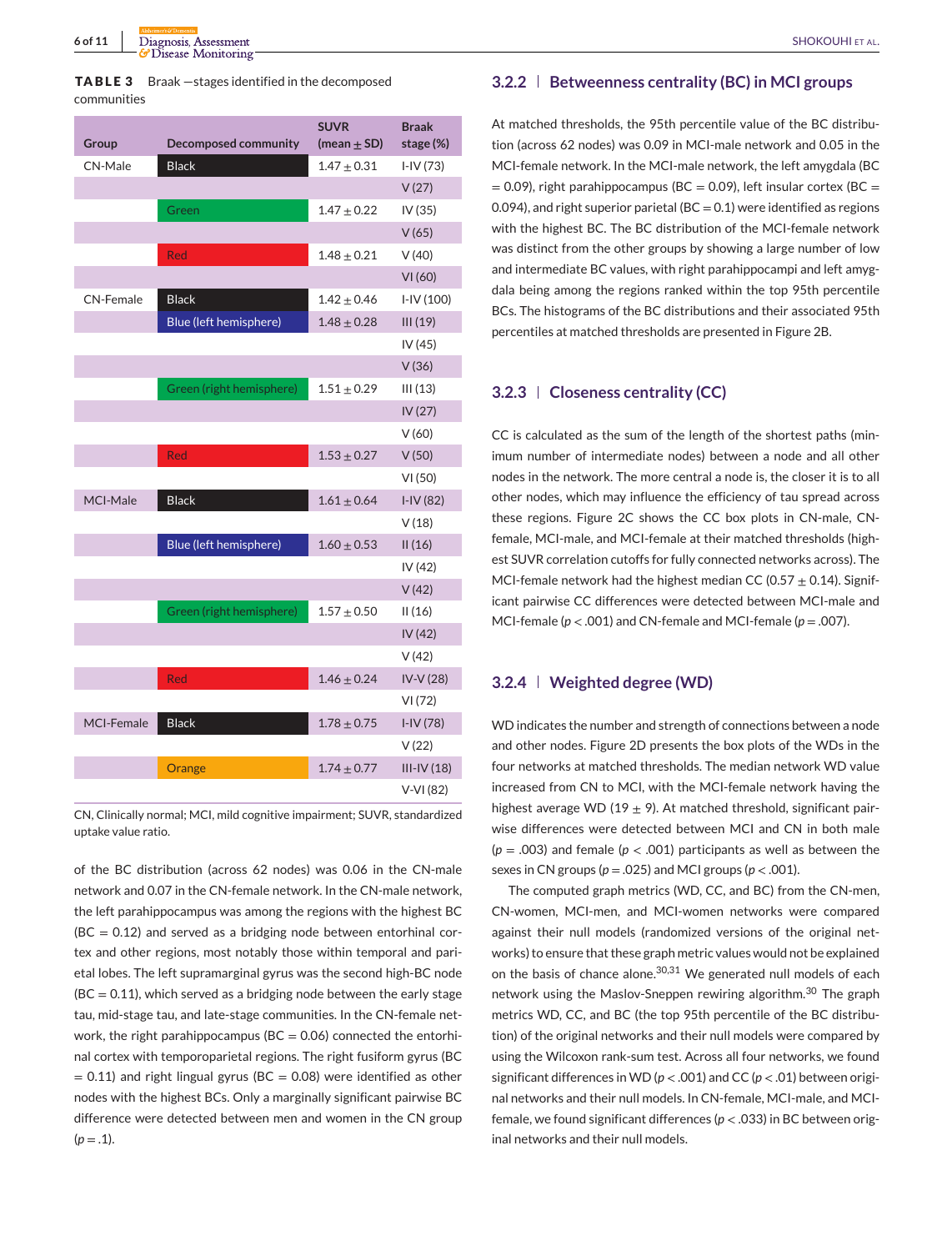

**FIGURE 2** Network densities as a function of correlation threshold (A); the betweenness centrality (BC) histograms in CN-male, CN-female, MCI-male, and MCI-female with the associated 95th percentile values of their distributions at matched threshold (B); and the boxplots of closeness centrality (CC) (C) and weighted degree (WD) (D) in CN-male, CN-female, MCI-male, and MCI-female groups at matched thresholds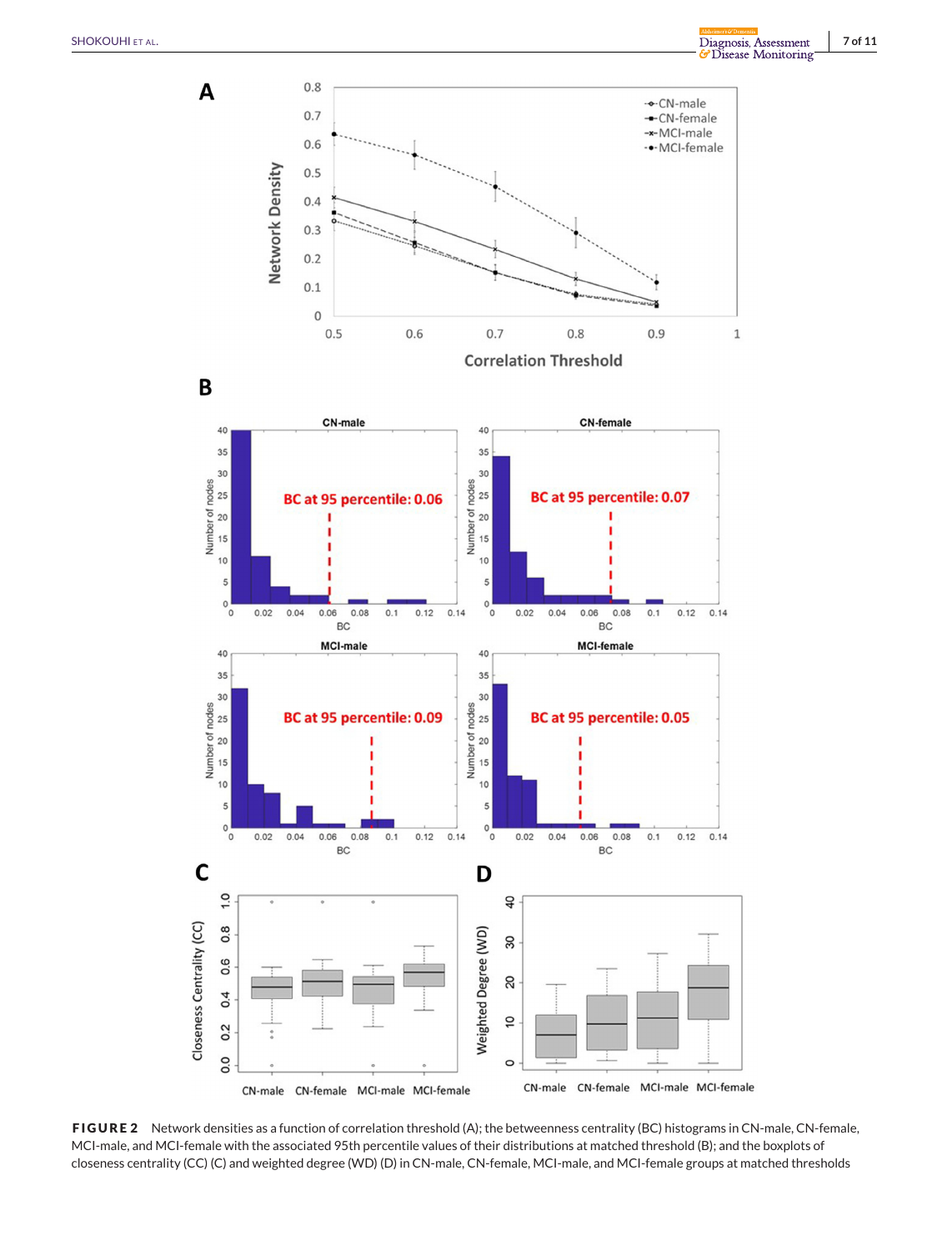# **3.3 Sex-specific differences in regional tau burden**

Using simple group comparisons without adjusting for age, we detected 30% increase (*p* < .001) in Braak I SUVR, 23% in Braak III-IV SUVR (*p* = .001), and 16% increase in Braak V-VI SUVR (*p* = .002) from CN to MCI in women. A lower magnitude of increased SUVR between CN-MCI was observed in men. Here we detected 23% increase (*p* < .001) in Braak I SUVR, 10% in Braak III-IV SUVR (*p* = .01), and 7% increase in Braak V-VI SUVR (*p* = .02) from CN to MCI. In addition, we found significantly higher SUVR values for women as compared to men both at CN (Braak V-VI) and MCI stages (Braak III-VII).

The linear regression analysis showed that, across all Braak regions, higher SUVR values were associated with sex while accounting for age, clinical diagnostic group, APOE  $\varepsilon$ 4 status, and A $\beta$  status. Significant two-way interactions were found between diagnostic group and sex in predicting tau SUVR values in Braak III-IV and Braak V-VI regions. For other regions, these interactions were marginally significant (Braak II) or non-significant (Braak I). We did not detect any interactions between age and sex. Table 4 shows the summary of the statistical analyses.

# **4 DISCUSSION**

The tau network topology of women with MCI looked different than the other three groups. Women with MCI stood out as having the highest network density, characterized by a large number of direct connections (highest WD and CC) between individual brain regions in co-occurrence with increased brain-wide tau burden. TheWD is a commonly used network centrality measure,<sup>32</sup> and regions with high WD have more connections to other regions. In the context of tau propagation, high WD may be interpreted as a region that can rapidly encourage the spread of its tauopathy to all other regions that are directly connected with it (regions within the same community).

The more widespread increase of tau burden from CN-MCI in women than men (see changes in Braak V-VI SUVR) may be explained by comparing the MCI-female's BC distribution with the CN-female's BC distribution where several key regions served as bridging nodes between mid-late Braak-stage communities. These high-BC regions, located at the tail end of the BC histograms, may play an early role in the tau spread across wider brain regions (between different communities). We hypothesize that the presence of several high-BC nodes in the CN-female group may favor an accelerated brain-wide tau spread in women, subsequently leading to higher neocortical  $[18F]$ flortaucipir SUVR values, particularly at MCI stages (Table 4). The dense MCIfemale network architecture is potentially a downstream effect of the accelerated tau spread, which subsequently modifies the network community structure by reducing the modularity (communities merge together). These changes in the network architecture consequently reduce the BC values of the previously high-BC nodes because these regions are no longer needed to facilitate the spread of tau across different communities. The similarity in the overall BC distributions between CN-female and MCI-male networks may indicate that the

topological changes of tau-based networks in men occur later than those in women. It remains to be determined whether the MCI-male group will eventually (perhaps at a later AD stage) exhibit a dense network of brain-wide tau connections similar to that observed in the MCI-female network. For this study, we used standard centrality measures that were available in our software package. However, it is possible that tau spread would follow a diffusion process. Therefore, we consider using diffusion-based counterparts to closeness centrality and betweenness centrality in future studies, as it may offer novel insights into tau propagation pathways. The relationship between a node's centrality and its flortaucipir SUVR value is not straightforward. For instance, we (and others, eg, Buckley et al. $^{17}$ ) have observed high tau SUVR in the entorhinal cortex (also see Table 4), which is a region with relatively low centrality located at lower right corner of the network. Moreover, the PET network is obtained from population-based correlations (PET regional correlations across different subjects instead of time series). This means that each node within a network is associated with a single graph metric value (eg, WD) whereas the node's SUVR value varies across the subjects. Taken together, the associations between centrality measures and tau SUVR requires a more comprehensive analysis, which will be the objective of future work.

The sex-based differences in the tau network topology may indicate differences in anatomical and functional pathways and the strength of their associated connectivities that can contribute to sex-related vulnerability for AD. Previous studies have shown that women have structural $^{33}$  and functional $^{34}$  network characteristics that are different from those in men. Neuroimaging studies have demonstrated a modular organization of the brain function and structure, defined as the ability to segregate the brain connectivity patterns into distinct sub-networks. The modularity emerges early in life and refines during adolescence where the structural and functional modules become more segregated, presumably to develop the executive functioning performance in youth.<sup>35</sup> Measuring the diffusion-based structural connectome of children and adolescents, Ingalhalikar and colleagues<sup>36</sup> reported higher inter-modular structural connectivity in female than in male subjects. Using diffusion MRI data, a study by Tunc and colleagues<sup>37</sup> examined sex differences in the modularity of the structural connectome by implementing the Louvain algorithm, which was similar to our approach with tau networks. In their study, men showed significantly higher modularity than women, which corroborates with the modularity findings of our study with tau-PET networks. Moreover, a resting-state functional magnetic resonance imaging (fMRI) connectivity study with graph analysis by Zhang et al.<sup>38</sup> reported higher local efficiency and stronger clustering coefficient in men compared to women. These findings were in close agreement with Ingalhalikar's diffusion tensor imaging -based graph analysis, which found a significantly higher participation coefficient in women than in men. Low participation coefficient (nodes' preference to connect within their communities) and high clustering coefficient (nodes' tendency to cluster together) in men suggest that their functional/structural brain communities exhibit more segregation, whereas women have higher integration between these communities. Higher integration in women may favor a faster propagation of tau, leading to our observed higher (and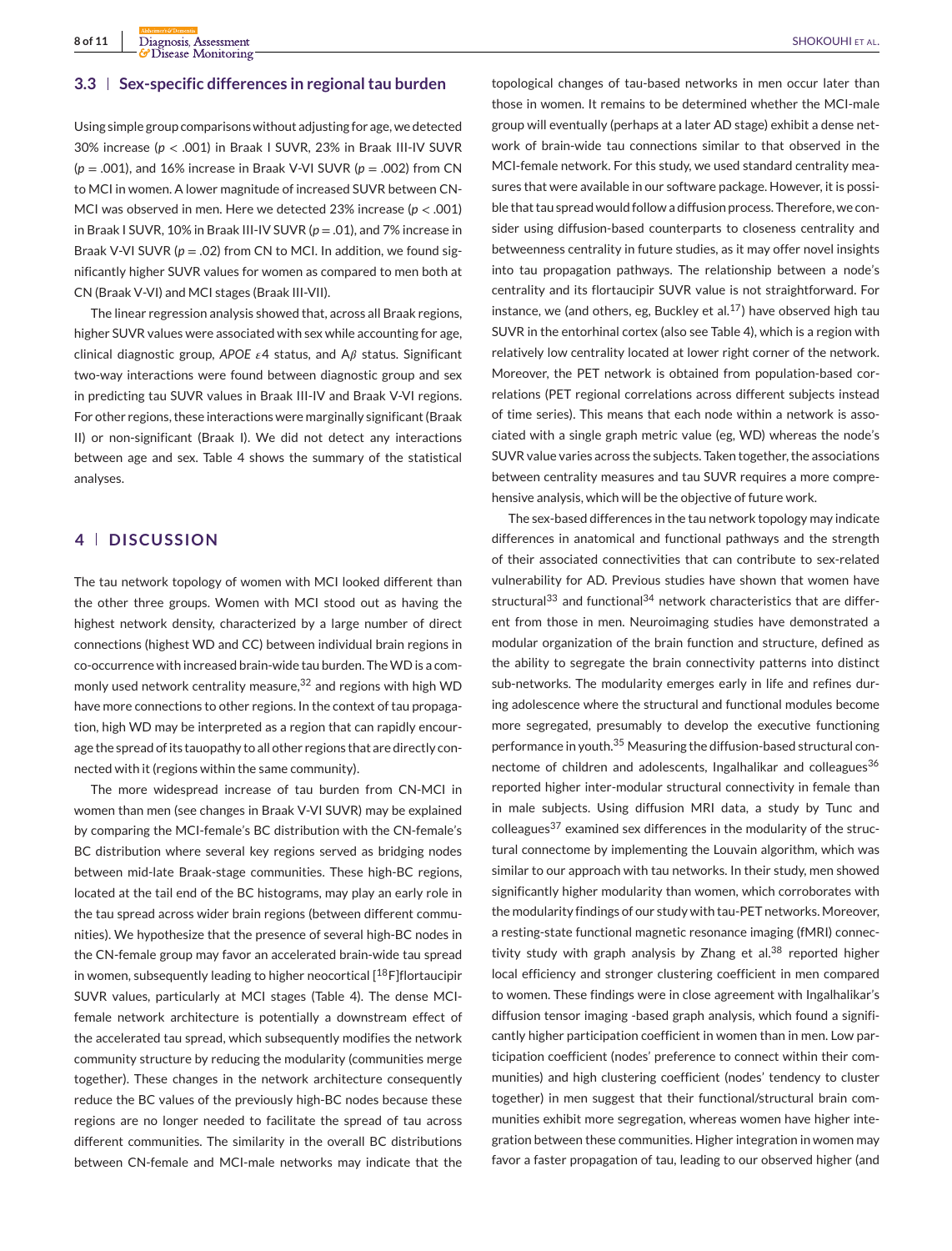# **TABLE 4** Group comparisons of Braak I-VI SUVR values by sex and diagnosis and regression

|                |                                                                                                        |                   |                 | <i><b>G</b></i> Disease Monitoring |  |  |
|----------------|--------------------------------------------------------------------------------------------------------|-------------------|-----------------|------------------------------------|--|--|
|                | <b>ABLE 4</b> Group comparisons of Braak I-VI SUVR values by sex and diagnosis and regression analysis |                   |                 |                                    |  |  |
|                | Group comparisons (by sex)                                                                             |                   |                 |                                    |  |  |
| <b>Regions</b> |                                                                                                        | <b>Women SUVR</b> | <b>Men SUVR</b> | p value                            |  |  |
|                | Women versus men in CN                                                                                 |                   |                 |                                    |  |  |
| Braak I        |                                                                                                        | $1.69 + 0.39$     | $1.61 + 0.36$   | .10                                |  |  |
| Braak II       |                                                                                                        | $1.34 + 0.22$     | $1.34 + 0.21$   | .61                                |  |  |
|                |                                                                                                        |                   |                 |                                    |  |  |

| Braak I                                                    | $1.69 \pm 0.39$ |                          |  | $1.61 \pm 0.36$       | .10         |
|------------------------------------------------------------|-----------------|--------------------------|--|-----------------------|-------------|
| <b>Braak II</b>                                            | $1.34 \pm 0.22$ |                          |  | $1.34 \pm 0.21$       | .61         |
| <b>Braak III-IV</b>                                        | $1.48 \pm 0.20$ |                          |  | $1.45 \pm 0.19$       | .22         |
| Braak V-VI                                                 | $1.54 \pm 0.17$ |                          |  | $1.48 \pm 0.15$       | $.001*$     |
| Women versus men in MCI                                    |                 |                          |  |                       |             |
| Braak I                                                    | $2.19 \pm 0.89$ |                          |  | $1.98 \pm 0.85$       | .16         |
| <b>Braak II</b>                                            | $1.66\pm0.52$   |                          |  | $1.54 \pm 0.45$       | .13         |
| Braak III-IV                                               | $1.82\pm0.70$   |                          |  | $1.59 \pm 0.40$       | $.008*$     |
| <b>Braak V-VI</b>                                          | $1.79 \pm 0.57$ |                          |  | $1.59 \pm 0.32$       | $< .001*$   |
| Group comparisons (by diagnosis)                           |                 |                          |  |                       |             |
| <b>CN versus MCI in men</b>                                | <b>CN SUVR</b>  |                          |  | <b>MCISUVR</b>        | p value     |
| Braak I                                                    | $1.61 \pm 0.36$ |                          |  | $1.98\pm0.85$         | $< 0.001$ * |
| <b>Braak II</b>                                            | $1.34 \pm 0.21$ |                          |  | $1.54 \pm 0.45$       | $.004*$     |
| Braak III-IV                                               | $1.45 \pm 0.19$ |                          |  | $1.59 \pm 0.40$       | $.01*$      |
| <b>Braak V-VI</b>                                          | $1.48 \pm 0.15$ |                          |  | $1.59 \pm 0.32$       | .02         |
| CN versus MCI in women                                     |                 |                          |  |                       |             |
| Braak I                                                    | $1.69 \pm 0.39$ |                          |  | $2.19 \pm 0.89$       | $< .001*$   |
| <b>Braak II</b>                                            | $1.34 \pm 0.22$ |                          |  | $1.66 \pm 0.52$       | $< .001*$   |
| Braak III-IV                                               | $1.48\pm0.20$   |                          |  | $1.82 \pm 0.70$       | $< .001*$   |
| Braak V-VI                                                 | $1.54 \pm 0.17$ |                          |  | $1.79 \pm 0.57$       | $< .001*$   |
| <b>Regression Analyses</b>                                 |                 |                          |  |                       |             |
| Model 1: tau SUVR $\sim$ Sex + Age + DX + APOE + A $\beta$ |                 | $\beta$ (95% CI) for Sex |  | p value for Sex       |             |
| Region                                                     |                 |                          |  |                       |             |
| Braak I                                                    |                 | 0.13(0.08, 0.19)         |  | .016                  |             |
| Braak II                                                   |                 | 0.06(0.03, 0.09)         |  | .056                  |             |
| Braak III-IV                                               |                 | 0.08(0.05, 0.12)         |  | $.011*$               |             |
| Braak V-VI                                                 |                 | 0.10(0.07, 0.13)         |  | $< .001*$             |             |
| Model 2: tau SUVR $\sim$ Sex*DX + Age + APOE + A $\beta$   |                 | $\beta$ (for sex*DX)     |  | p-value (for sex*DX)  |             |
| Region                                                     |                 |                          |  |                       |             |
| Braak I                                                    |                 | $0.04(-0.002, 0.08)$     |  | .35                   |             |
| Braak II                                                   |                 | 0.04(0.02, 0.06)         |  | .07                   |             |
| Braak III-IV                                               |                 | 0.07(0.04, 0.09)         |  | $.005*$               |             |
| Braak V-VI                                                 |                 | 0.06(0.04, 0.08)         |  | .004°                 |             |
| Model 3: tau SUVR ~ Sex*Age + DX + APOE + A $\beta$        |                 | $\beta$ (for sex*age)    |  | p-value (for sex*age) |             |
| Braak I                                                    |                 | $0.004 (-0.003, 0.011)$  |  | 0.54                  |             |
| <b>Braak II</b>                                            |                 | $0.003(-0.007, 0.007)$   |  | 0.41                  |             |
| Braak III-IV                                               |                 | $0.0007(-0.004, 0.005)$  |  | 0.87                  |             |
| Braak V-VI                                                 |                 | $0.001(-0.002, 0.005)$   |  | 0.70                  |             |

Significance codes (Bonferroni-adjusted *p*-value .05/4 = 0.0125): 0 "\*" 0.0125.

CN, clinically normal; DX, clinical diagnosis group; MC, mild cognitive impairment; SUVR, standardized uptake value ratio.

more widespread) SUVR values for women in Braak V-V1 (CN) and Braak III-VI (MCI).

Although sex difference in the brain connectome is present at young ages, the developmental trajectory of sex-based differences as related to aging and age-induced biological changes remains relatively unexplored. Compared to normal menopause, premature hormonal losses before menopause are associated with increased risk of cognitive impairment and dementia.<sup>39</sup> Although early postmenopausal women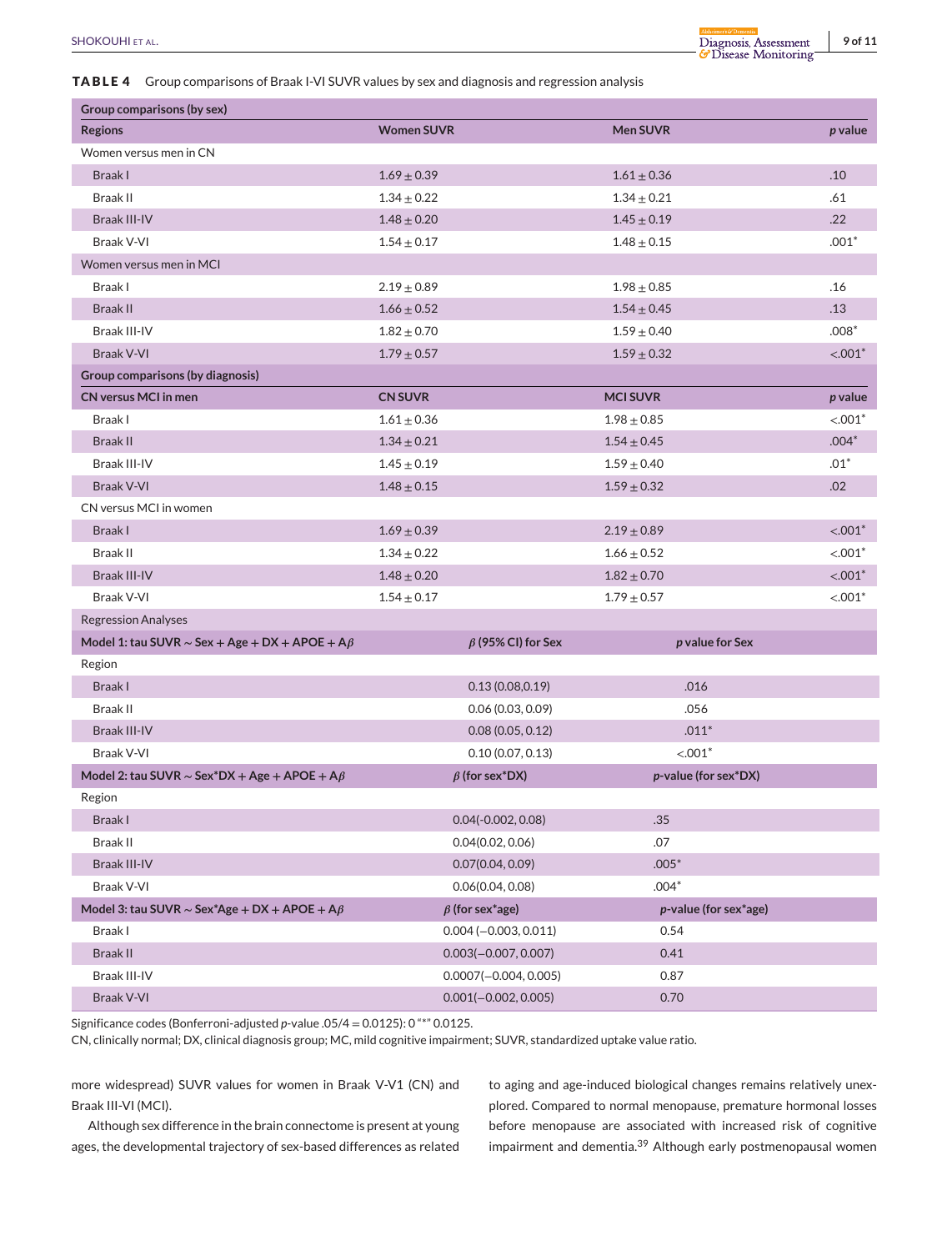with cognitive complaints show evidence of altered (functional) brain connectivity,<sup>40</sup> the associations between hormonal-related changes in the overall (structural and functional) brain connectome and progression of tau in normal and pathological aging is not clearly understood. Although we currently do not have access to specific medical information to delineate hormonal changes in ADNI (female) participants, future studies should explore relationships between tau propagation and the hormonal milieu occurring after menopause, including age at menopause and any use of hormonal supplementation. The brain is a major target for circulating gonadal steroids, and the change in hormone levels after menopause appears to have implications for cognitive functioning. A number of clinical and preclinical studies have linked hormones and cognition, $41-43$  and it has been hypothesized that menopause has detrimental effects on cognition that are over and above the expected effects of normal aging. Although the neuroprotective actions of hormones, such as estrogen, are related mainly to  $A\beta$  production and clearance, some studies have shown that the phosphorylation sites in tau are influenced by hormones, including estrogen and progesterone.<sup>44,45</sup> Studies of tau density and spread in the years after menopause could help clarify any potential effects of menopause on the sex differences seen in this study.

Women have a lifelong advantage in verbal memory, 46-49 which is the most frequently used domain to diagnose AD. Women's superior verbal memory skills may be a form of cognitive reserve and explain why women show higher and more widespread tau burden than men at comparable cognitive stages. Our tau SUVR findings are informed by a previous investigation by Sundermann and colleagues<sup>47</sup> showing evidence of better verbal memory in woman with amnestic MCI than men, despite similar levels of temporal lobe hypometabolism. Moreover, their observed sex differences in verbal memory was most evident at low to moderate neurodegeneration (none to moderate hypometabolism) but declined among individuals at advanced neurodegeneration, suggesting that verbal memory may represent a female-specific form of cognitive reserve, which helps women to withstand higher pathological insult (eg, higher tau burden) before becoming symptomatic and crossing thresholds for diagnoses of AD. Currently, relatively few ADNI AD subjects have tau scans. As the number of ADNI tau scans increases, future cross-sectional and longitudinal studies will include networks from other clinical diagnostic groups, including AD subjects, to determine whether the observed sex differences intensify over time and in AD.

Future studies should explore biological factors, such as differences in the timing of the menopause that may influence the sex-based differences in tau propagation. Such work could advance sex-specific riskmitigation strategies including hormonal therapies, preventive interventions, and cognitive remediation. Our data support the findings of sex differences in dementia risk and previous reports of sex differences in tau accumulation. We further hypothesize that sex-specific differences in brain's functional, neuroanatomical, and pathological organization may map into differences at neurobehavioral and cognitive level, thus explaining differences in the prevalence of neurodegenerative disorders.

#### **ACKNOWLEDGMENTS**

Data collection and sharing for this project was funded by the ADNI (National Institutes of Health Grant U01 AG024904) and DOD ADNI (Department of Defense award number W81XWH-12-2-0012). ADNI is funded by the National Institute on Aging, the National Institute of Biomedical Imaging and Bioengineering, and through generous contributions from the following: AbbVie, Alzheimer's Association; Alzheimer's Drug Discovery Foundation; Araclon Biotech; BioClinica; Biogen; Bristol-Myers Squibb; CereSpir; Cogstate; Eisai.; Elan Pharmaceuticals; Eli Lilly; EuroImmun; F. Hoffmann-La Roche & Genentech; Fujirebio; GE Healthcare; IXICO; Janssen Alzheimer Immunotherapy Research & Development; Johnson & Johnson Pharmaceutical Research & Development; Lumosity; Lundbeck; Merck & Co; MesoScale Diagnostics; NeuroRx Research; Neurotrack Technologies; Novartis Pharmaceuticals Corporation; Pfizer; Piramal Imaging; Servier; Takeda Pharmaceutical Company; and Transition Therapeutics. The Canadian Institutes of Health Research is providing funds to support ADNI clinical sites in Canada. Private sector contributions are facilitated by the Foundation for the National Institutes of Health [\(www.fnih.org\)](http://www.fnih.org). This project was supported by the National Institutes of Health (R00 EB009106 to S.S., K24 MH110598 to W.D.T., and R01 AG047992 to P.A.N.].

## **CONFLICTS OF INTEREST**

Authors have no competing interests.

#### **REFERENCES**

- 1. Clavaguera F, Bolmont T, Crowther RA, et al. Transmission and spreading of tauopathy in transgenic mouse brain. *Nat Cell Biol*. 2009;11(7):909-913.
- 2. Frost B, Jacks RL, Diamond MI, Propagation of tau misfolding from the outside to the inside of a cell. *J Biol Chem*. 2009;284(19):12845-12852.
- 3. Hasegawa M, Molecular mechanisms in the pathogenesis of alzheimer's disease and tauopathies-prion-like seeded aggregation and phosphorylation. *Biomolecules*. 2016;6(2):24.
- 4. Holmes BB, Diamond MI, Prion-like properties of tau protein: the importance of extracellular tau as a therapeutic target. *J Biol Chem*. 2014;289(29):19855-19861.
- 5. Goedert M, Spillantini MG, Propagation of tau aggregates. *Molecular brain*. 2017;10(1):18-18.
- 6. Braak H, Braak E, Frequency of stages of Alzheimer-related lesions in different age categories. *Neurobiol Aging*. 1997;18(4):351-357.
- 7. Braak H, Del Tredici K, Spreading of tau pathology in sporadic alzheimer's disease along cortico-cortical top-down connections.*Cereb Cortex*. 2018;28(9):3372-3384.
- 8. Sepulcre J, Grothe MJ, d'Oleire Uquillas F, et al. Neurogenetic contributions to amyloid beta and tau spreading in the human cortex. *Nat Med*. 2018; 24(12):1910-1918.
- 9. Franzmeier N, Neitzel J, Rubinski A, et al. Functional brain architecture is associated with the rate of tau accumulation in Alzheimer's disease. *Nat Commun*. 2020; 11:347. [https://doi.org/10.1038/](https://doi.org/10.1038/s41467-019-14159-1) [s41467-019-14159-1.](https://doi.org/10.1038/s41467-019-14159-1)
- 10. JacobW Vogel, Yasser Iturria-Medina, Olof T Strandberg, Ruben Smith, Alan C Evans, Oskar Hansson, Spread of pathological tau proteins through communicating neurons in human Alzheimer's disease, for the Alzheimer's Disease Neuroimaging Initiative, and the Swedish BioFinder Study bioRxiv 555821;<https://doi.org/10.1101/555821>